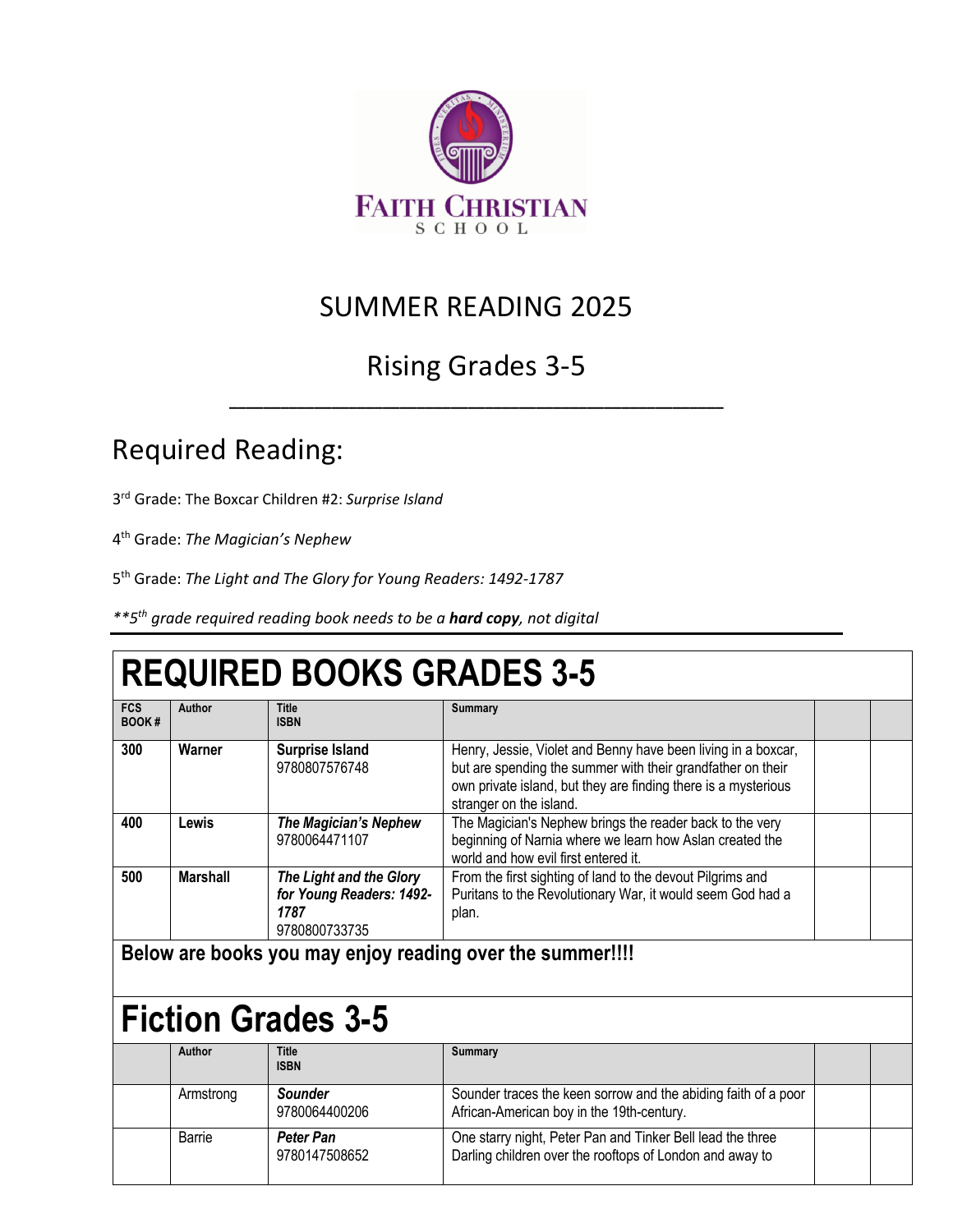|                 |                                                                    | Neverland--the island where lost boys play, mermaids splash<br>and fairies make mischief.                                                                                                                                                   |  |
|-----------------|--------------------------------------------------------------------|---------------------------------------------------------------------------------------------------------------------------------------------------------------------------------------------------------------------------------------------|--|
| Baum            | The Wonderful Wizard of<br>Οz<br>9781593082215                     | Follow the adventures of young Dorothy and her dog, Toto, as<br>their Kansas house is swept away by a cyclone and they find<br>themselves in a strange land called Oz.                                                                      |  |
| Birdsall        | <b>The Penderwicks</b><br>9780440420477                            | This summer the Penderwick sisters have a wonderful<br>surprise: a holiday on the grounds of a beautiful estate called<br>Arundel.                                                                                                          |  |
| <b>Brink</b>    | Caddie Woodlawn<br>9780689815218                                   | Whether she is crossing the lake on a raft, visiting an Indian<br>camp, or listening to the tales of the circuit rider, Caddie's<br>adventures provide an exciting and authentic picture of life on<br>the Wisconsin frontier in the 1860s. |  |
| <b>Burnett</b>  | <b>Little Lord Fauntleroy</b><br>9780141330143                     | An American boy goes to live with his grandfather in England,<br>where he becomes heir to a title and a fortune.                                                                                                                            |  |
| <b>Burnett</b>  | <b>The Secret Garden</b><br>9781593082772                          | When a chambermaid tells Mary about her mistress's garden,<br>which her master locked up on her death, Mary is determined<br>to find it.                                                                                                    |  |
| <b>Burnett</b>  | <b>The Little Princess</b><br>9780141321127                        | Sara Crewe learns that deep down, being a real princess is an<br>attitude of the heart                                                                                                                                                      |  |
| <b>Burnford</b> | The Incredible Journey<br>9780440226703                            | A Siamese cat, an old bull terrier, and a young Labrador<br>retriever travel together 250 miles through the Canadian<br>wilderness to find their family.                                                                                    |  |
| <b>Byars</b>    | <b>Midnight Fox</b><br>9780140314502                               | Tom dislikes spending the summer on his aunt's farm until he<br>discovers a black fox in the forest and tracks her to her den.                                                                                                              |  |
| Cleary          | Dear Mr Henshaw<br>9780380709588                                   | In his letters to his favorite author, ten-year-old Leigh reveals<br>his problems in coping with his parents' divorce, being the new<br>boy in school, and generally finding his own place in the world.                                    |  |
| Cleary          | <b>Ralph Mouse Collection</b><br>(Boxed set of 3)<br>9780064410045 | This collection takes readers into a fantastic world, where it is<br>easy to believe that an enterprising mouse can really ride a<br>motorcycle.                                                                                            |  |
| Cleary          | Ramona<br>(Boxed set of 4)<br>9780061246470                        | Beezus tries very hard to be patient with her little sister, but<br>four-your-old Ramona has a habit of doing the most<br>unpredictable, annoying, embarrassing things in the world.                                                        |  |
| Cleary          | <b>Ribsy</b><br>9780380709557                                      | Separated from his owner, Henry Huggins, in a shopping<br>center parking lot, an ordinary city dog begins a string of<br>bewildering adventures.                                                                                            |  |
| DeAngeli        | The Door in the Wall<br>9780440227793                              | Ever since he can remember, Robin has been told what is<br>expected of him as the son of a nobleman. He must learn the<br>ways of knighthood.                                                                                               |  |
| DeCamillo       | The Tale of Despereaux<br>1789763680893                            | Welcome to the story of Despereaux Tilling, a mouse who is in<br>love with music, stories, and a princess named Pea.                                                                                                                        |  |
| Enright         | <b>Thimble Summer</b><br>(hardcover)<br>9781435119529              | 9-year-old Garnet Linden finds a silver thimble and can't help<br>feeling that the thimble is a magic talisman, for the summer<br>proves to be interesting and exciting.                                                                    |  |
| Erdrich         | <b>The Birchbox House</b><br>9780786814541                         | The story of a young Ojibwa girl, Omakayas, living on an<br>island in Lake Superior around 1847                                                                                                                                             |  |
| Farley          | <b>The Black Stallion</b><br>9780679813439                         | Young Alec Ramsay is shipwrecked on a desert island with a<br>horse destined to play an important part in his life.                                                                                                                         |  |
| Gardiner        | <b>Stone Fox</b><br>9780064401326                                  | Little Willy's Grandfather is sick, and it's up to Willy to save<br>their farm from tax collectors. Their only hope is the prize<br>money from the National Dogsled Race.                                                                   |  |
| George          | My Side of the Mountain<br>9780141312422                           | Sam Gribley is terribly unhappy living in New York City with his<br>family, so he runs away to the Catskill Mountains to live in the<br>woods-all by himself.                                                                               |  |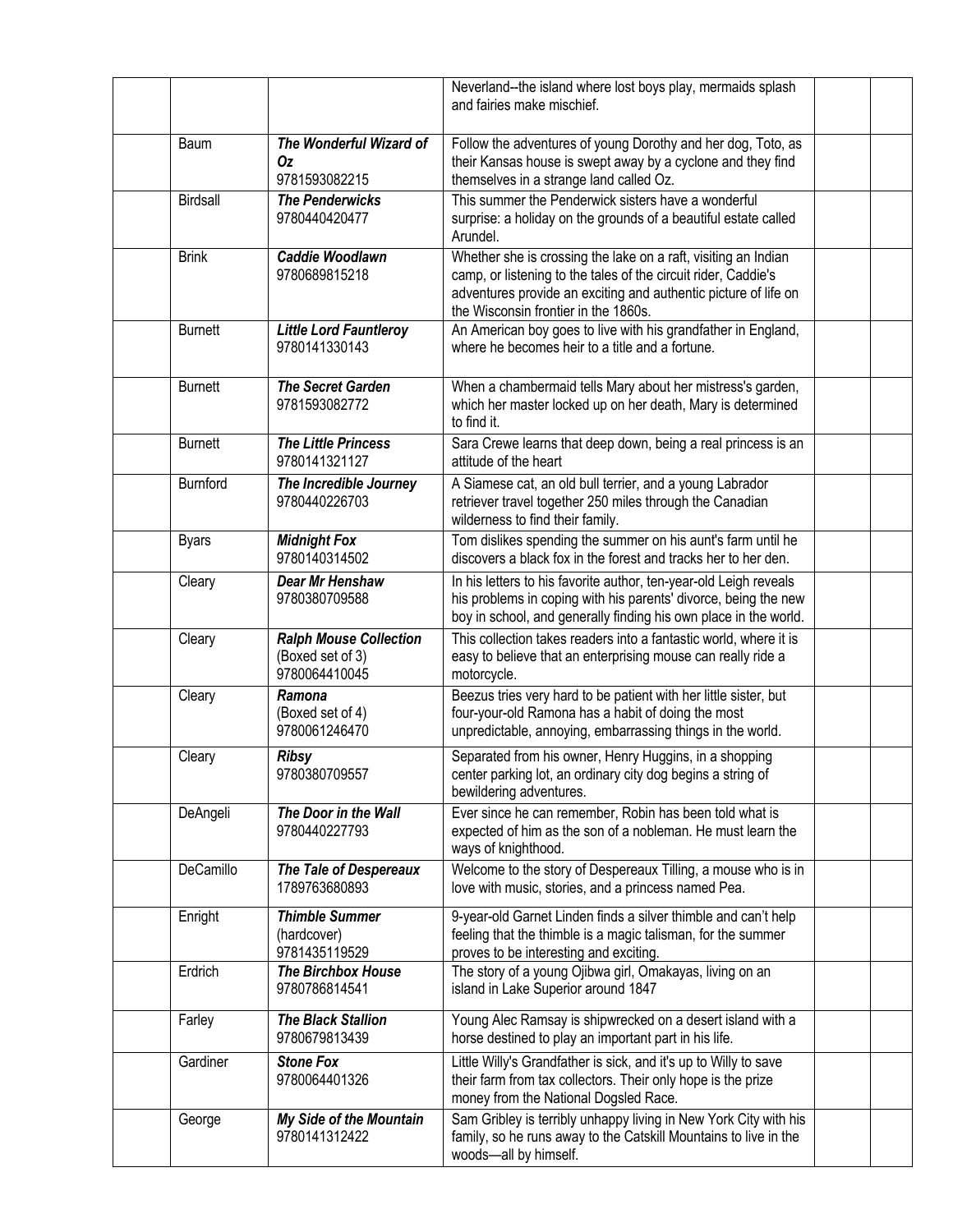| Gipson     | <b>Old Yeller</b><br>9780064403825                   | The stray dog was ugly, and a thieving rascal, too. But he sure<br>was clever, and a smart dog could be a big help on the wild<br>Texas frontier.                                                                |  |
|------------|------------------------------------------------------|------------------------------------------------------------------------------------------------------------------------------------------------------------------------------------------------------------------|--|
| Henry      | <b>Misty of Chincoteague</b><br>9781416927839        | Paul and Maureen have their hearts set on owning and taming<br>the wild mare Phantom and her newborn colt.                                                                                                       |  |
| Henry      | King of the Wind<br>9781416927860                    | Although he was swift as the desert winds, Sham's pedigree<br>would be scorned all his life by cruel masters and owners.                                                                                         |  |
| Henry      | Justin Morgan Had a<br><b>Horse</b><br>9781416927853 | This spirited colt can pull heavier loads than a pair of oxen.<br>And run faster than thoroughbreds!                                                                                                             |  |
| Jacques    | <b>Redwall</b><br>9780441005482                      | What can the peace-loving mice do to defend themselves<br>against Cluny and his army of rats? If only they had the sword<br>of Martin the Warrior, they might have a chance.                                     |  |
| Kipling    | <b>Just So Stories</b><br>9780141321622              | The stories, first published in 1902, are pourquoi stories,<br>fantastic accounts of how various phenomena came about.                                                                                           |  |
| Kjelgaard  | <b>Big Red</b><br>9780823423910                      | From the moment Danny sees the beautiful Irish setter, he<br>knows Red is the dog for him.                                                                                                                       |  |
| Lawson     | <b>Rabbit Hill</b><br>9780140310108                  | New folks are coming to live in the Big House. The animals of<br>Rabbit Hill wonder if they will plant a garden and thus be good<br>providers.                                                                   |  |
| Lenski     | <b>Strawberry Girl</b><br>9780064405850              | Strawberries -- big, ripe, and juicy. Ten-year-old Birdie Boyer<br>can hardly wait to start picking them.                                                                                                        |  |
| Lindgren   | <b>Pippi Longstocking</b><br>9780142402498           | Pippi Longstocking has crazy red pigtails, no parents to tell her<br>what to do, a horse that lives on her porch, and a flair for the<br>outrageous that seems to lead to one adventure after another!           |  |
| Lofting    | The Story of Dr. Dolittle<br>9780440483076           | Dr. Dolittle has an unusual gift: he can talk to animals.                                                                                                                                                        |  |
| Lovelace   | <b>Betsy Tacy</b><br>9780064400961                   | From the moment they, Betsy and Tacy become such good<br>friends that everyone starts to think of them as one person-<br>Betsy-Tacy                                                                              |  |
| Lowry      | <b>Number the Stars</b><br>9780547577098             | As the German troops begin their campaign to "relocate" all<br>the Jews of Denmark, Annemarie Johansen's family takes in<br>Annemarie's best friend, Ellen Rosen, and conceals her as<br>part of the family.     |  |
| MacLachlan | <b>Sarah Plain and Tall</b><br>9780062399526         | Their mother died the day after Caleb was born. Their house<br>on the prairie is quiet now, and Papa doesn't sing anymore.<br>Then Papa puts an ad in the paper, asking for a wife, and he<br>receives a letter. |  |
| McSwigan   | <b>Snow Treasure</b><br>9780142402245                | The children had to slip past Nazi guards with nine million<br>dollars in gold hidden on their sleds.                                                                                                            |  |
| Montgomery | <b>Anne of Green Gables</b><br>9780553213133         | As soon as Anne Shirley arrives at the snug white farmhouse<br>called Green Gables, she is sure she wants to stay<br>foreverbut will the Cuthberts send her back to the<br>orphanage?                            |  |
| Mowat      | Owls in the Family<br>9780440413615                  | A young boy's pet menagerie - which includes crows,<br>magpies, gophers and a dog - grows out of control with the<br>addition of two cantankerous pet owls.                                                      |  |
| Naylor     | <b>Shiloh</b><br>9780689835827                       | When Marty Preston comes across a young beagle in the hills<br>behind his home, it's love at first sight - and also big trouble.                                                                                 |  |
| Nesbit     | Five Children and It<br>9780141321615                | When the five children meet "It" in the gravel pit their lives<br>suddenly become a lot more interesting.                                                                                                        |  |
| Nesbit     | <b>The Railway Children</b><br>9780141321608         | When their father goes away unexpectedly, three children<br>have to move with their mother from their London home to a<br>cottage in the countryside.                                                            |  |
| North      | <b>The Borrowers</b><br>9780152047375                | The Borrowers are tiny people who live underneath the kitchen<br>floor of an old English country manor.                                                                                                          |  |